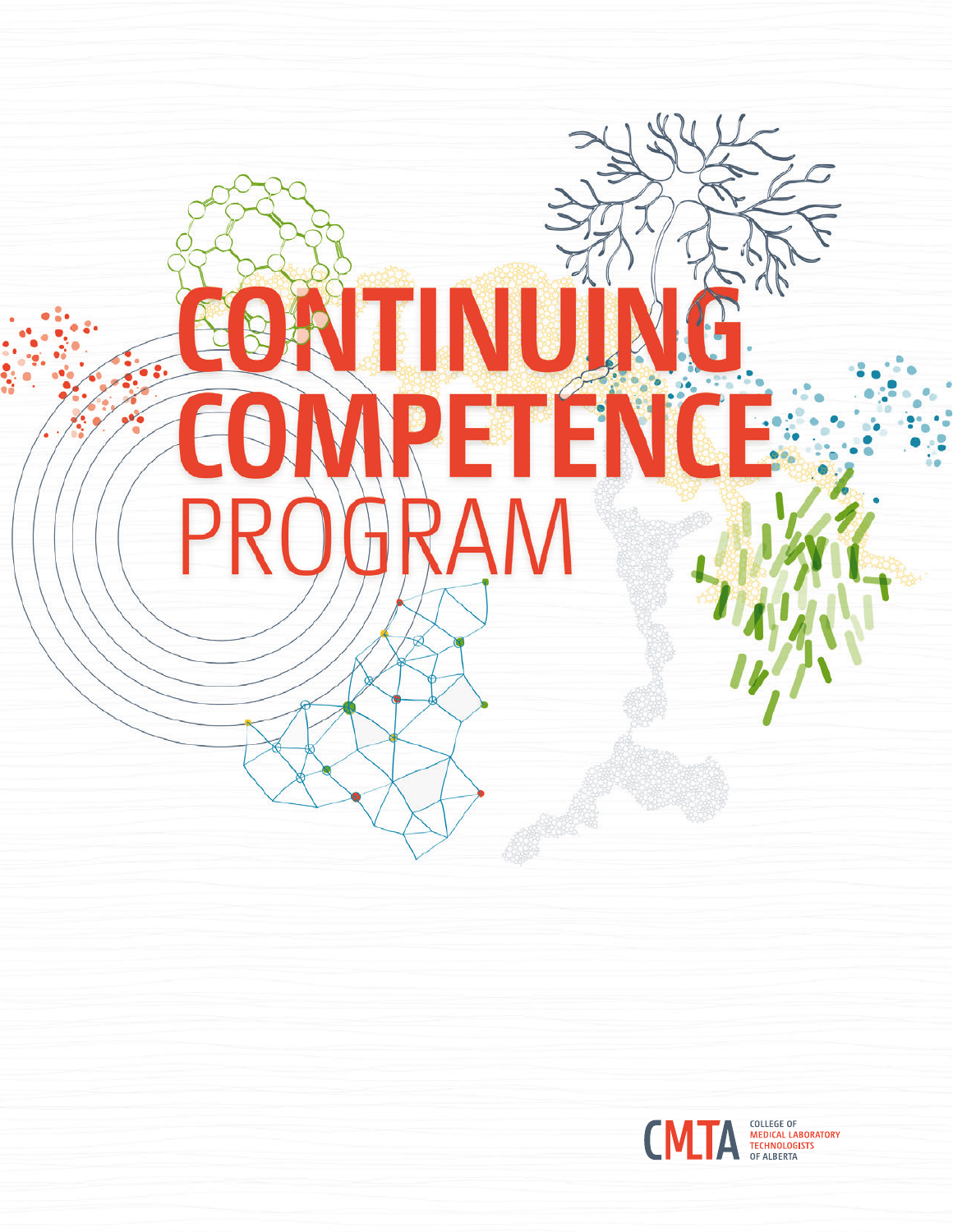The College of Medical Laboratory Technologists of Alberta (CMLTA) Continuing Competence Program, approved as amended by Council, and in force effective September 15, 2016. This document replaces any previous versions.





The Continuing Competence Program was produced by the College of Medical Laboratory Technologists of Alberta in partnership with the Government of Alberta.

### **College of Medical Laboratory Technologists of Alberta** 301-9426 51 Avenue nw Edmonton, AB T6E 5A6 **phone** 780–435–5452 **toll free** 1–800–265–9351 **fax** 780–437–1442 **email** info@cmlta.org **web** cmlta.org

### © CMLTA 2006/2009/2012/2016

*This material may not be reproduced or duplicated without express written permission from the College of Medical Laboratory Technologists of Alberta.*

*The Alberta College of Medical Laboratory Technologists (ACMLT) operates as the College of Medical Laboratory Technologists of Alberta (CMLTA).*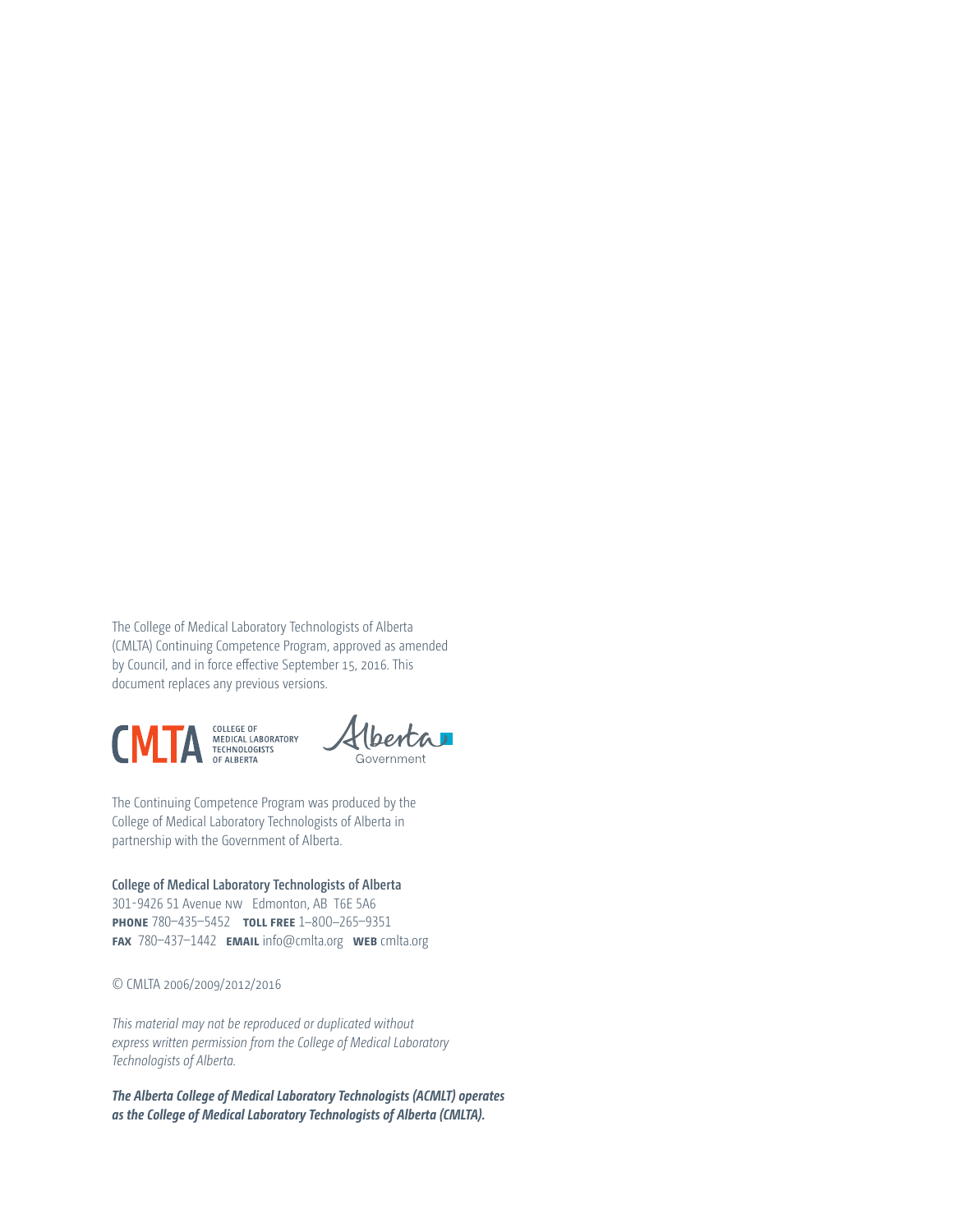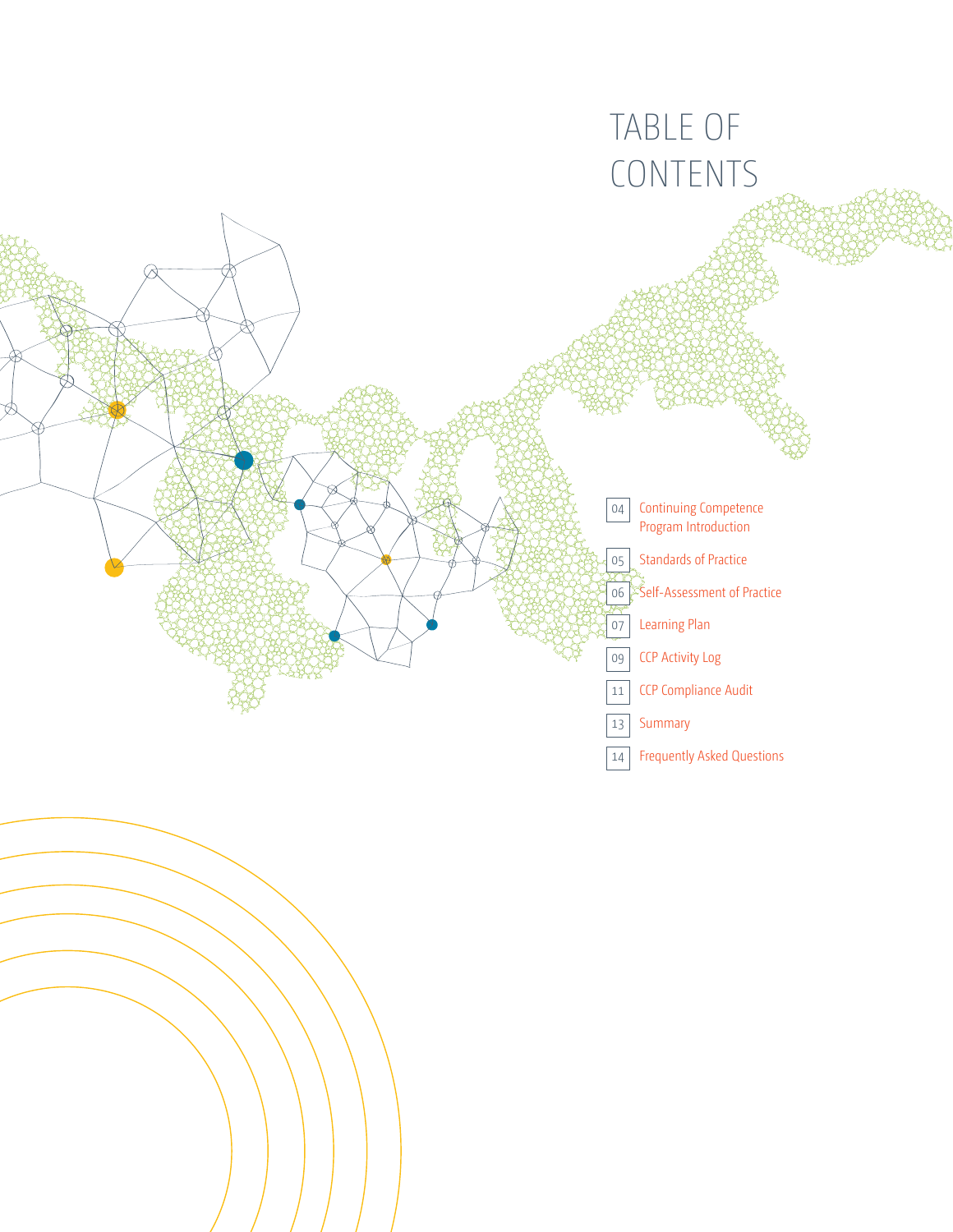# CONTINUING COMPETENCE PROGRAM INTRODUCTION

The *Health Professions Act* (HPA) governs all regulated health professions in Alberta and collectively brings these professions together under one statute. Pursuant to the HPA, all regulated health professionals must participate in a standardized continuing competence program. Accordingly, each College governing a regulated health profession must establish a Continuing Competence Program (CCP). A CCP is a systematic means for a College to monitor the ongoing knowledge, skills, judgments, and attitudes of professional practitioners to ensure their Regulated Members meet standards in the provision of professional services to the public. Although a mandatory component for registration and practice permit renewal, a CCP also provides many benefits to the individual Medical Laboratory Technologist (MLT). These benefits include professional integrity, personal growth, career advancement, and the application of newly acquired or enhanced knowledge, skills, judgments, and attitudes in a professional capacity. The CCP represents the minimum mandatory continuing education a health professional is required to complete on an annual basis—it is neither inclusive nor representative of all annual learning and professional development voluntarily undertaken by a professional practitioner.

The development of the CMLTA CCP was accomplished through a collaborative partnership with Alberta Health and the CMLTA in compliance with provincial legislation and leading practice standards. The CMLTA CCP was introduced in 2006 with mandatory participation implemented in 2007. Since that time, the CMLTA has published four versions of the CCP, each based on the original format, but with significant revisions and enhancements. The most recent CCP version adopts a new format incorporating the CMLTA *[Standards](http://cmlta.org/home/practice-resources/standards-of-practice/)  [of Practice](http://cmlta.org/home/practice-resources/standards-of-practice/)* as a core element.

The *Medical Laboratory Technologists Profession Regulation* sets out the specific requirements of the CMLTA CCP that a Regulated Member must complete on an annual basis, which include:

*(a) A self-assessment based on the Competency Profile developed by the CMLTA indicating the areas where continuing competence activities are to be undertaken by a Regulated Member in the next registration year;*

- *(b) A written Learning Plan that sets out the continuing competence goals of the Regulated Member for the next registration year and the continuing competence activities to be undertaken by the Regulated Member during that year to achieve the continuing competence goals; and*
- *(c) A completed Learning Plan from the previous registration year documenting the competence activities that were completed.*

The CCP evolves from time to time in response to regulatory, legal, and ethical expectations. The CMLTA communicates any major revisions to the CCP to all Regulated Members. In addition, the most current version of the CCP may be viewed or downloaded from the CMLTA website, or a copy may be requested from the CMLTA.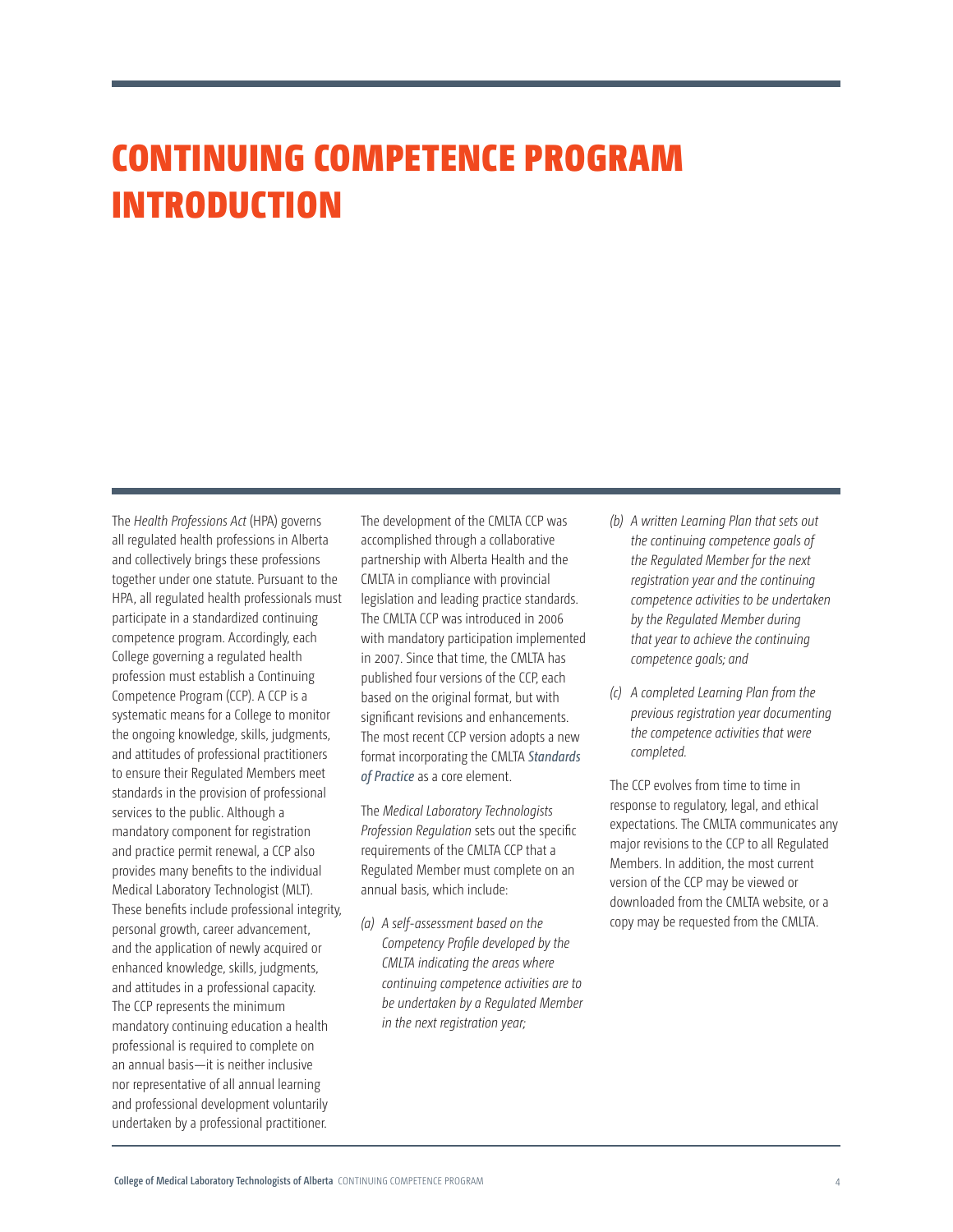THE CMLTA **STANDARDS OF PRACTICE** IS A FOUNDATIONAL AND FUNDAMENTAL DOCTRINE WHICH LENDS ITSELF TO BE ADAPTED AS AN ASSESSMENT TOOL FOR GAUGING CONTINUING COMPETENCE WITHIN THE NUMEROUS PRACTICE ENVIRONMENTS OF MLTS.

The CMLTA *[Standards of Practice](http://cmlta.org/home/practice-resources/standards-of-practice/)* is a foundational and fundamental doctrine which lends itself to be adapted as an assessment tool for gauging continuing competence within the numerous practice environments of MLTs.

The *[Standards of Practice](http://cmlta.org/home/practice-resources/standards-of-practice/)* represent the minimum standards for knowledge, skills, judgements, and attitudes expected of all MLTs in Alberta. The *[Standards of Practice](http://cmlta.org/home/practice-resources/standards-of-practice/)* are mandatory and apply to Regulated Members at all times in all dimensions of professional practice. Together; the *[Standards of Practice](http://cmlta.org/home/practice-resources/standards-of-practice/)*, the CMLTA *[Code](http://cmlta.org/home/practice-resources/code-of-ethics/)  [of Ethics](http://cmlta.org/home/practice-resources/code-of-ethics/)*, regulatory requirements, and

workplace policies establish the framework to direct the practice of medical laboratory science. The *[Standards of Practice](http://cmlta.org/home/practice-resources/standards-of-practice/)* define the minimum level of performance expected of Regulated Members. The *[Standards](http://cmlta.org/home/practice-resources/standards-of-practice/)  [of Practice](http://cmlta.org/home/practice-resources/standards-of-practice/)* serves as a stand-alone document used in complaint resolution and professional discipline hearing proceedings, and most recently, serves as the primary resource and foundation of Version 4 of the CCP; namely the MLT Competency Profile. As the MLT Competency Profile is the basis of the annual Self-Assessment of Practice, a Regulated Member's Self-Assessment of Practice is directly linked to the *[Standards](http://cmlta.org/home/practice-resources/standards-of-practice/)  [of Practice](http://cmlta.org/home/practice-resources/standards-of-practice/)*.

### ENABLING COMPETENCIES

Each of the three main standards (e.g. professional accountability, knowledge based practice, and professional roles) within the *[Standards of Practice](http://cmlta.org/home/practice-resources/standards-of-practice/)* contain a list of statements which qualify the main standard and further expand on the practical application of the standard in the workplace. These qualifying statements in the *[Standards of Practice](http://cmlta.org/home/practice-resources/standards-of-practice/)* are referred to in the context of the Self-Assessment of Practice as Enabling Competencies.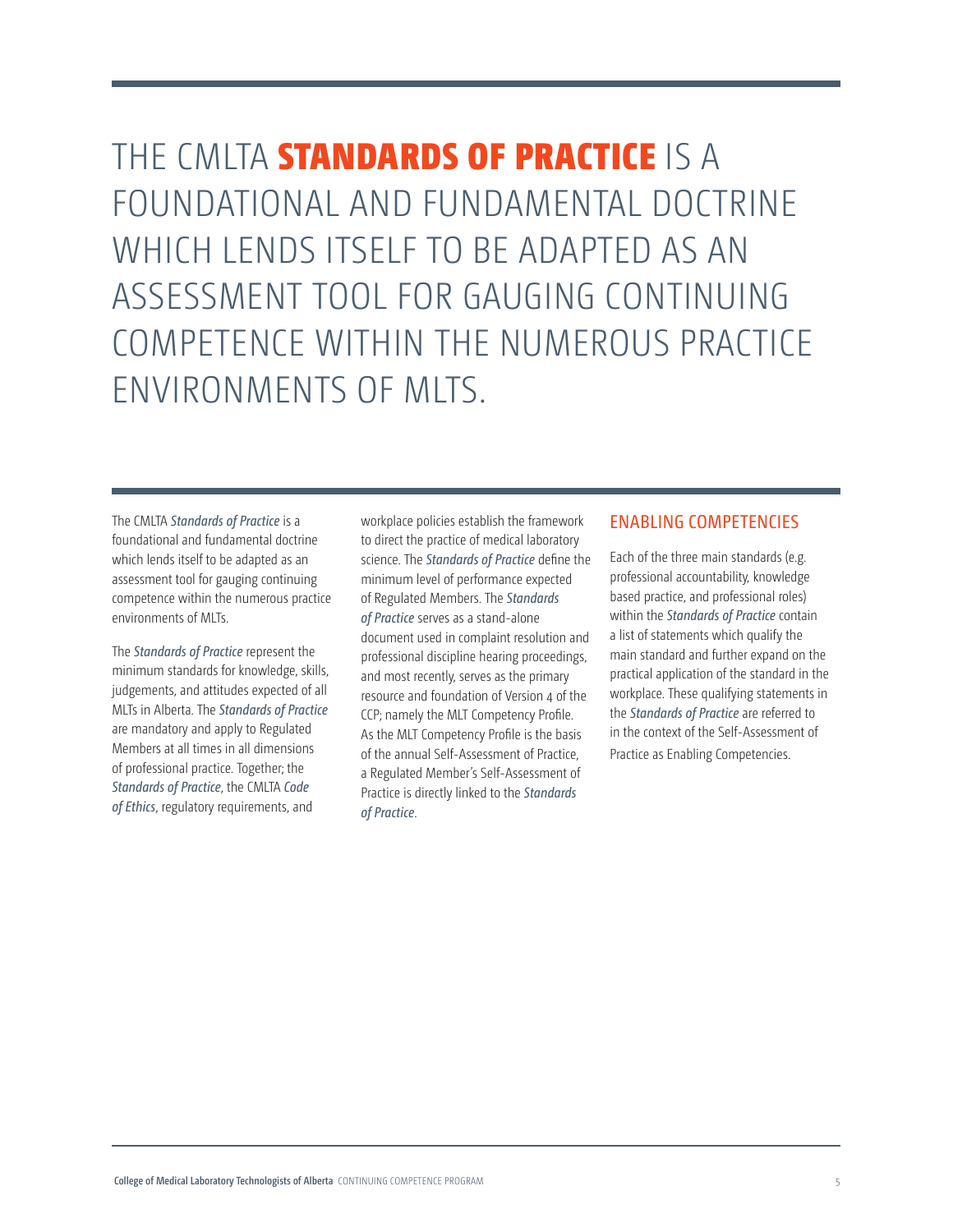THE SELF-ASSESSMENT OF PRACTICE IS DESIGNED TO ASSIST REGULATED MEMBERS IN THE REFLECTION OF THEIR PRACTICE STRENGTHS AND WEAKNESSES AND ESTABLISH AN ANNUAL LEARNING PLAN TO GUIDE THE MAINTENANCE AND/OR DEVELOPMENT OF COMPETENCE IN THE WORKPLACE.

To provide safe, competent, and ethical medical laboratory services; MLTs must be able to demonstrate the necessary knowledge, skills, judgments, and attitudes in their professional practice. The Self-Assessment of Practice is designed to assist Regulated Members in the reflection of their practice strengths and weaknesses and establish an annual Learning Plan to guide the maintenance and/or development of competence in the workplace.

# COMPLETING THE SELF-ASSESSMENT OF PRACTICE

The online Self-Assessment of Practice provides a systematic and organized method to assist Regulated Members in the self-reflection of their practice, to recognize potential areas for continued or new learning, and to create a Learning Plan. Regulated Members self-assess by selecting the Self-Assessment of Practice Statement which most accurately describes their abilities and circumstances for each Enabling Competency as derived from the *[Standards of Practice](http://Standards of Practice)*.

# SELF-ASSESSMENT OF PRACTICE STATEMENTS

There are two Self-Assessment of Practice statements:

- **1. Competent (COM)** I have self-assessed this Enabling Competency as competent because I have the necessary knowledge, skills, judgments, and attitudes to adequately meet all the requirements for this Enabling Competency.
- **2. Developmental/Advancing/Expanding (DEV)** I have self-assessed this Enabling Competency as developmental/ advancing/expanding because I have identified weaknesses/gaps in my knowledge, skills, judgments, and attitudes in this Enabling Competency, and/or I would like to supplement my knowledge, skills, judgments, and attitudes in this Enabling Competency.

The Self-Assessment of Practice Statements do not imply unskilled or incompetent professional practice. If uncertain how to rate a particular area or Enabling Competency, individuals are encouraged to consult a peer or the CMLTA for assistance.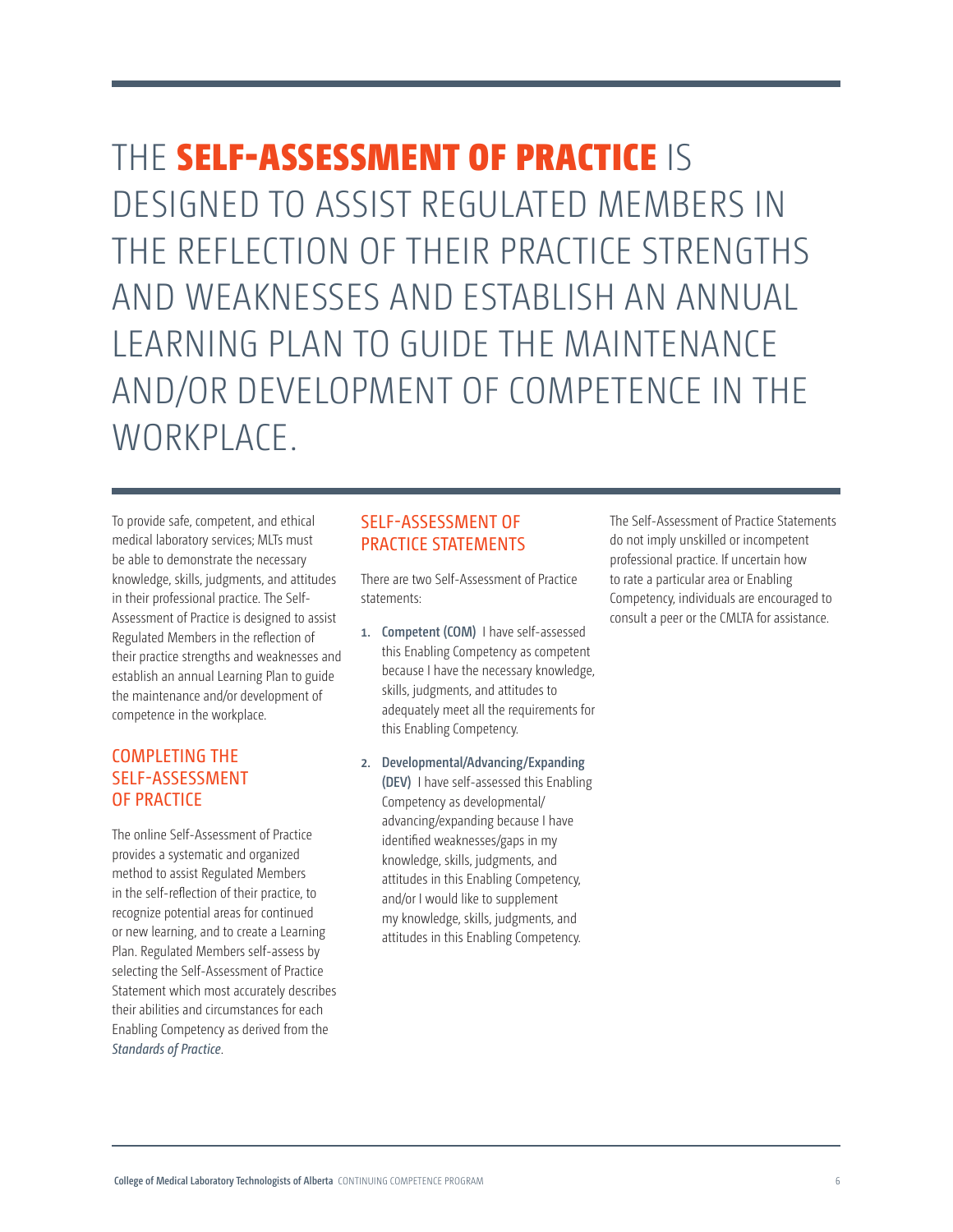A LEARNING PLAN IS A SELF-DIRECTED LEARNING PATH TO MAINTAIN CURRENCY AND ENHANCE PERFORMANCE WITHIN THE PROFESSION AND TO ENHANCE INTERPROFESSIONAL PRACTICE THROUGHOUT THE HEALTH CARE ENVIRONMENT.

A Learning Plan is a self-directed learning path to maintain currency and enhance performance within the profession and to enhance interprofessional practice throughout the health care environment. Learning Plans are based on the Regulated Member's current or anticipated area of practice and are derived from the Enabling Competencies identified in the Self-Assessment of Practice as Developmental/ Advancing/Expanding (DEV).

Individuals assume personal responsibility for learning and evaluating progress in attaining specific competency goals.

As a component of the online MLT Practice Permit renewal, Regulated Members create a new Learning Plan containing a minimum of three (and up to a maximum of six) Learning Objectives for the registration year. Over the course of the registration year, Regulated Members document Learning Activities undertaken to complete their Learning Objectives.

**Members must complete a minimum three Learning Objective(s) as stated on a Learning Plan prior to the renewal or reinstatement of subsequent registrations.** 

## NEW LEARNING PLAN

A New Learning Plan consists of the following components:

**1. Learning Objectives** are the Enabling Competencies identified through the Self-Assessment of Practice as Developmental/Advancing/Expanding (DEV) which have been chosen by the Regulated Member to be included in a Learning Plan. Based on individual priority, Regulated Members select three to six Enabling Competencies identified through the Self-Assessment of Practice as Developmental/Advancing/ Expanding (DEV) to be used as their Learning Objectives. The CMLTA allows individuals to select the same Enabling Competencies for consecutive renewal years provided the learning obtained has a different focus and demonstrates a different element of learning from the previous year.

NOTE: *Effective with Version 4 of the CMLTA CCP, Regulated Members are no longer required to create specific statements to act as Learning Objectives. Enabling Competencies identified as Developmental/Advancing/Expanding (DEV) through completion of the* 

*Self-Assessment of Practice are automatically converted into Learning Objectives after being prioritized by a Regulated Member to be included on a new Learning Plan.*

**2. Projected Learning Activities** are the tools an individual plans to utilize to develop the selected Learning Objective. The CMLTA recognizes that learning is achieved through many avenues dependent upon the preferred learning style of the individual. Learning Activities may include people, literature, courses, policies, procedures, etc. The CMLTA acknowledges a Learning Activity may have several applications if the focus is broad, but Regulated Members must identify discrete Learning Activities for each Learning Objective submitted. For example, a one-day professional event, may not be identified as the Learning Activity for more than one Learning Objective, unless the event can be succinctly structured into more than one Learning Activity. At the time individuals identify their learning needs to develop a Learning Objective, potential learning opportunities are often unknown. For that reason, individuals are only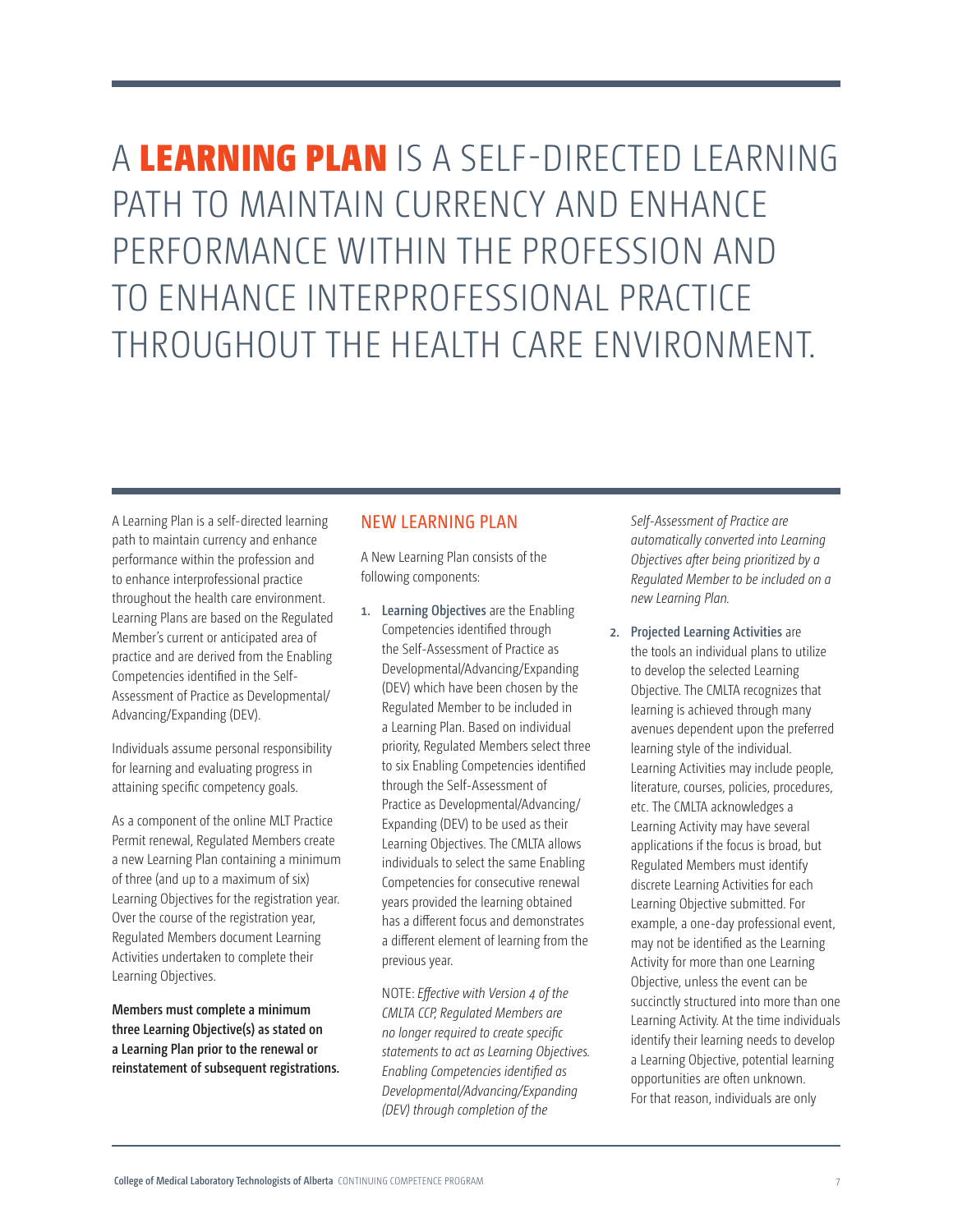required to select Projected Learning Activities, from the dropdown menu. The CMLTA acknowledges Projected Learning Activities may vary from those ultimately utilized to complete a Learning Objective.

For a listing of Learning Activities and documentation requirements, please refer to *Documentation Guidelines for Learning Activities.*

- **3. Projected Professional Development**  is the predicted outcome or benefit to an individual's professional practice through completion of the Learning Objective.
- **4. Target Date** is a realistic time frame for achievement of the Learning Objective and will vary depending upon the complexity and urgency of the learning. The CMLTA suggests all Learning Activities be undertaken during the year for which registration and an MLT Practice Permit are issued; however, Learning Activities from September 1 prior to the registration year through December 31 of the registration year

will be accepted. A minimum of one Learning Objective must be completed in the year for which the MLT Practice Permit has been issued. For example, on a 2017 Learning Plan, the CMLTA will recognize Learning Activities from September 1, 2016 through December 31, 2017 provided at least one Learning Objective is completed in 2017.

### COMPLETED LEARNING PLAN

Regulated Members are bound by legislation to complete a minimum of three of their stated Learning Objectives. During the online MLT Practice Permit renewal, Regulated Members must declare whether or not Learning Objectives have been achieved on their annual Learning Plan. Regulated Members are instructed to annually record details of Learning Activities utilized to complete their Learning Plans on a CCP Activity Log.

Individuals may use any Learning Activity listed in the *Documentation Guidelines for Learning Activities* to complete their Learning Objectives.

An uncompleted Learning Objective may be applied to a subsequent year's Learning Plan provided it is still supported by the Self-Assessment of Practice.

When a Learning Objective can no longer be completed due to a change in employer, area of practice, or an extenuating circumstance, the individual must submit a written request to make changes to their current Learning Plan to the Manager of Professional Practice and Competence/ Deputy Registrar no later than August 1.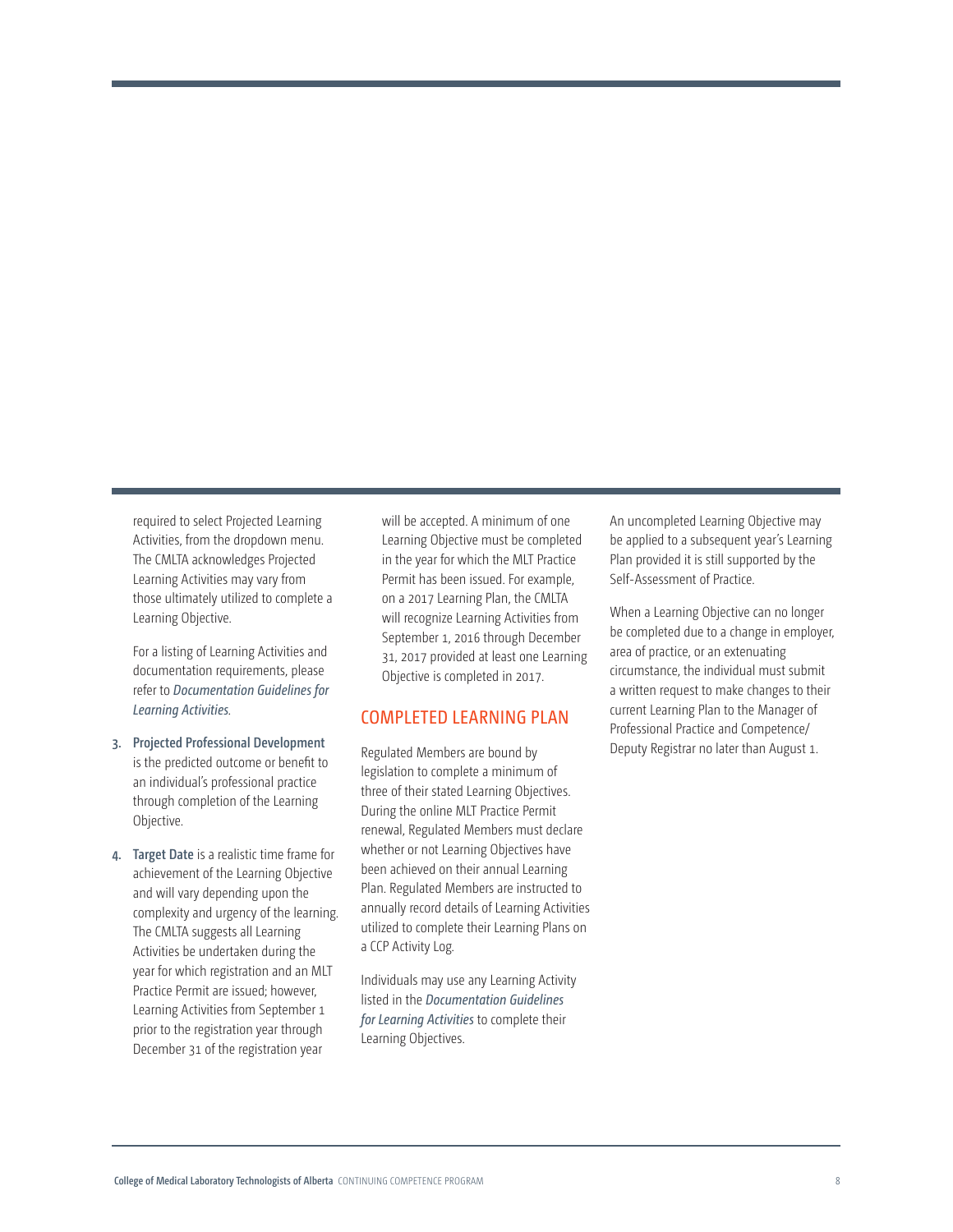# A FUNDAMENTAL COMPONENT OF THE CCP IS THE RECORDING OF LEARNING ACTIVITIES ON THE ONLINE CCP ACTIVITY LOG.

A fundamental component of the CCP is the recording of Learning Activities on the online CCP Activity Log. Annual completion of the CCP Activity Log is required to validate Learning Activities and is requested by the CMLTA in the event of a CCP Compliance Audit. While it is sufficient for Regulated Members to simply record and track the progress of Learning Objectives on their completed Learning Plans, the CCP Activity Log requests additional information to validate Learning Activities that were completed and the resultant impact on a Regulated Member's professional practice. The online CCP Activity Log guides Regulated Members to input and save the required data and allows for the uploading of required supporting documentation, if applicable. The online CCP Activity Log requests the same data as listed on the *Documentation Guidelines for Learning Activities*.

The *Documentation Guidelines for Learning Activities* was developed to serve as a quick reference to the data elements requested during the completion of the online CCP Activity Log to validate Learning Activities.

It is an annual requirement to complete a CCP Activity Log, but only those individuals selected for a CCP Compliance Audit are required to submit their completed CCP Activity Log to the CMLTA.

# COMPLETING THE CCP ACTIVITY LOG

To highlight awareness and to emphasize the importance of maintaining a CCP Activity Log, the CMLTA developed an interactive online format for Regulated Members to record the information necessary to validate Learning Activities. Regulated Members can access the CCP Activity Log through their Member Login on the CMLTA website.

After selecting the chosen Learning Objective from the corresponding Learning Plan year, Regulated Members select a suitable Learning Activity from the dropdown menu; whereupon, the programming will display the data required to validate the learning.

Documentation requirements include:

- **1. Nature of Resource** Record the most appropriate type/category of resource that best relates to the activity. For example, textbook, procedure, workshop, conference.
- **2. Date** Record the date(s) on which the learning occurred.
- **3. Title** Record the title of the applicable resource. For example, the title of the textbook, journal, course, procedure, policy, in-service, or professional event.
- **4. Topic** Record the topic of the Learning Activity and briefly describe the subject matter.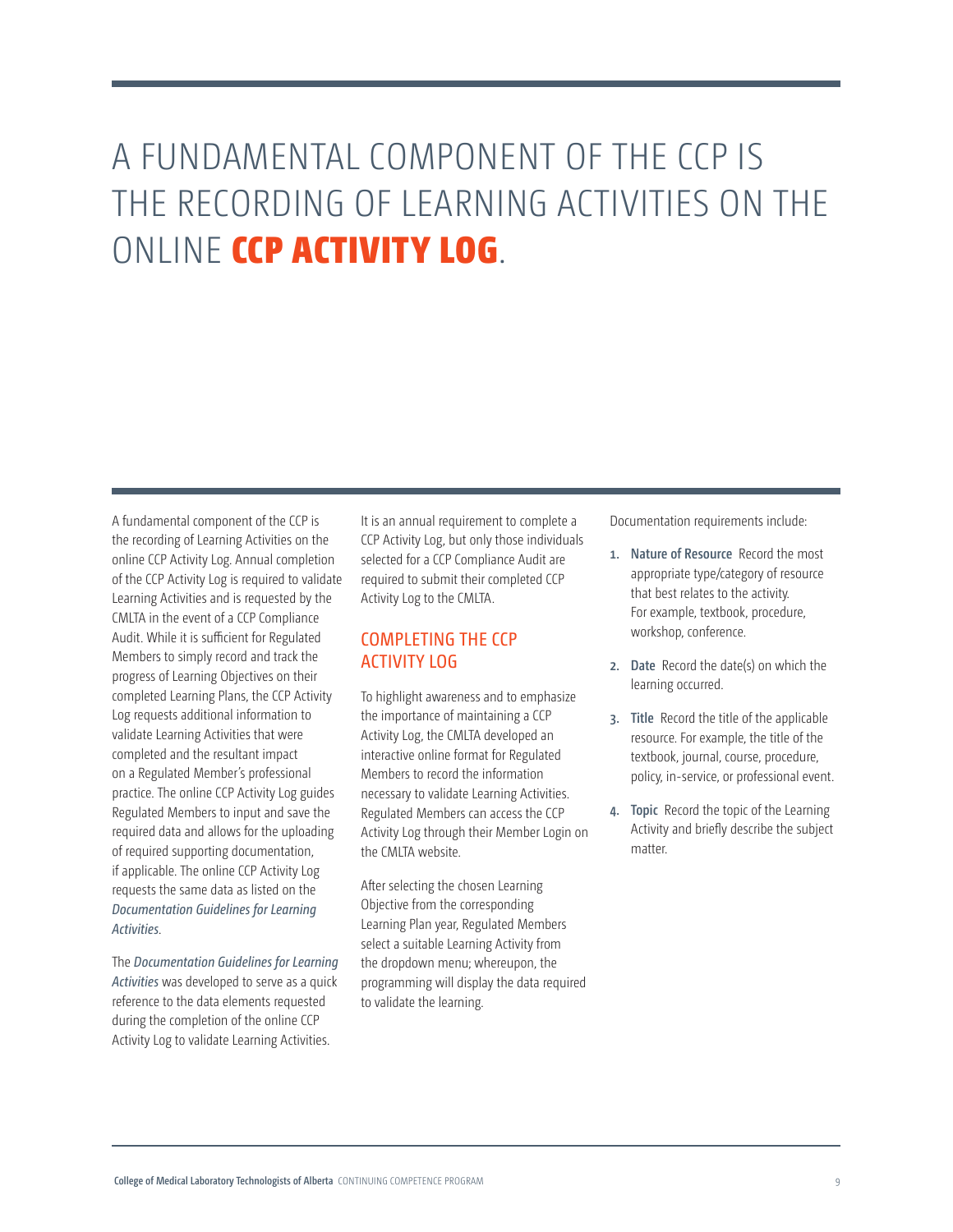- **5. Name** Record the name of the applicable provider/equipment/ procedure. Depending on Learning Activity selected, Regulated Members are requested to provide the name of author, website, presenter, organization, committee, group, instrument, or procedure.
- **6. Dedicated Hours** Record the time (in hours) of instruction, participation, review, learning, etc. Do not include the hours the new learning has been applied in professional practice. All learning is individualized and the number of hours to complete a Learning Activity for a specific Learning Objective will vary between individuals.
- **7. Other** Please feel to include any additional information regarding the Learning Activity.
- **8. Supporting Documents** If required, the online CCP Activity Log will indicate the required supporting documents. For example, certificate of attendance or transcript.
- **9. Impact on Professional Practice** Record the outcome/benefit of the completed learning and the relevancy/applicability on MLT professional practice.

NOTE: *Based on the Learning Activity selected, documentation requirements may vary.*

Regulated Members are able to consecutively enter data for multiple Learning Activities per Learning Objective when necessary.

The online CCP Activity Log is available beginning the 2013 registration year and all subsequent years. Although the online submission of the CCP Activity Log is only activated once a Regulated Member is selected for a CCP Compliance Audit, Regulated Members are encouraged to frequently update their online CCP Activity Log with details of completed Learning Activities.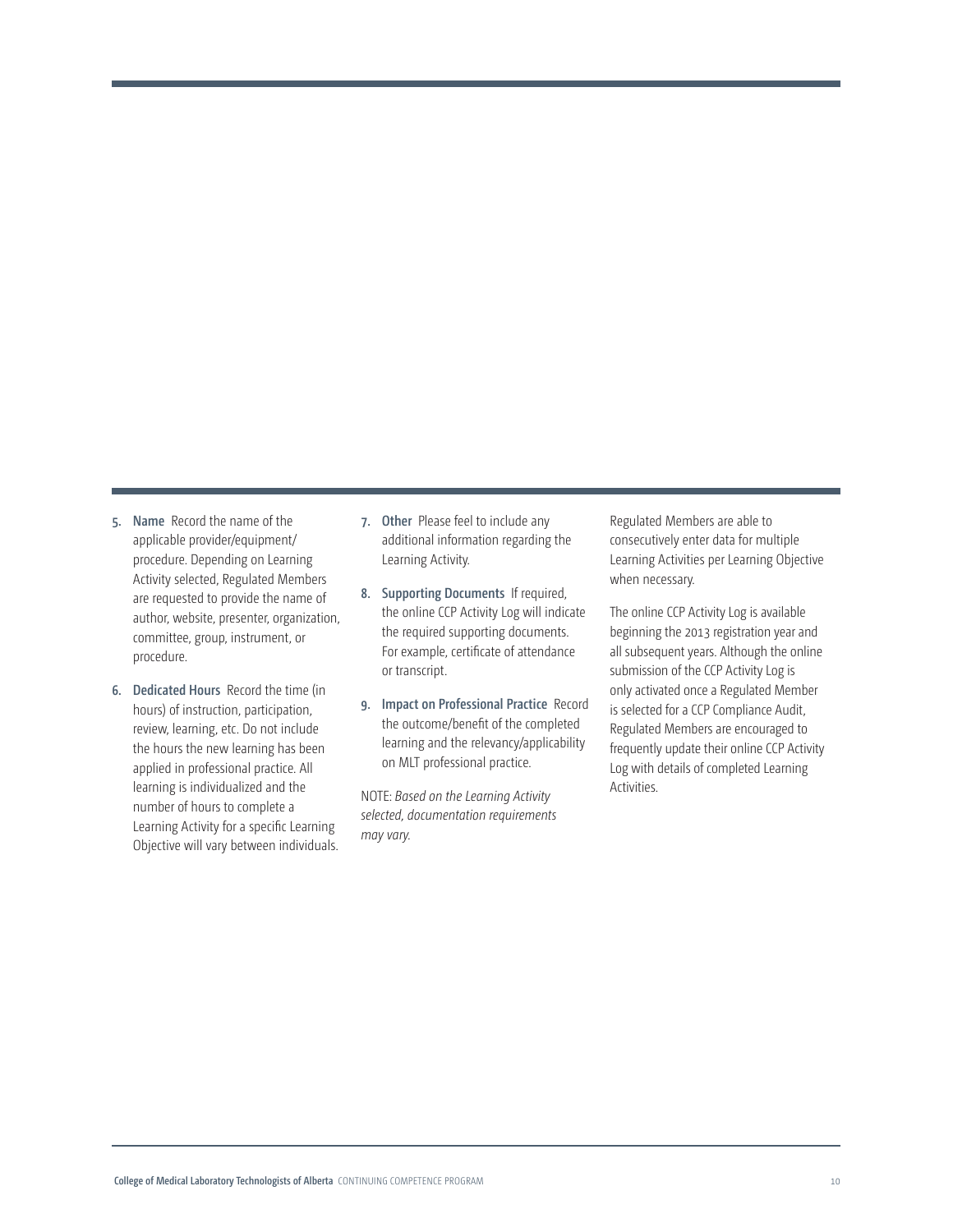# THE CCP COMPLIANCE AUDIT IS ONE MEASURE TO ASSESS AND VALIDATE THE INTEGRITY OF THE CCP.

The CCP Compliance Audit is one measure to assess and validate the integrity of the CCP.

Legislation stipulates that regulatory colleges must have an established process for the review and evaluation of previous and current Regulated Members' compliance with the CCP. To fulfill this mandate, at the beginning of each year, the CMLTA randomly selects up to 20% of Regulated Members from the previous year's registration roster to participate in the CCP Compliance Audit. The Compliance Audit is a tool used by the CMLTA that serves a two-fold purpose: to systematically assess the integrity of the CCP as mandated by Alberta Health; and to monitor the conformance of Regulated Members. Individuals randomly selected for the Compliance Audit must participate and submit evidence of continuing education and professional development activities. When selected for a CCP Compliance Audit, individuals are required to provide documentation and/ or evidence of learning for one to five previous years of professional practice. The CMLTA instructs individuals to retain copies of all CCP documentation, including their recorded learning activities, for a minimum

of five years for this purpose. Participation in the CCP Compliance Audit is a mandatory component of CMLTA registration and annual MLT Practice Permit renewal. As it is an audit of the previous registration year(s), current Regulated Members, and even those not currently registered in Alberta, are eligible.

Individuals selected for the CCP Compliance Audit will be sent the initial CCP Compliance Audit notice detailing all relevant documentation required by the CMLTA.

Individuals are instructed to submit the required documentation through the Member Login on the CMLTA website. Those documents may include:

- Completed CCP Activity Log(s).
- Employer Verification of MLT Employment and MLT Practice Hours.
- Compliance Audit Declaration.

Prior to the specified deadline, individuals must submit Compliance Audit documentation to the CMLTA for review and assessment. The CMLTA follows a detailed schedule with specified deadlines to ensure timely processing and correspondence with the audited individual. The CMLTA institutes a cumulative late fee for individuals who disregard the stipulated deadlines.

The CMLTA reviews this documentation to determine that an individual adhered to their stated Learning Plan, completed the necessary learning activities, and has in essence fulfilled their contractual Learning Plan obligations. The audit process tests the conformance of Regulated Members to defined standards via the review of objective evidence of learning. The CMLTA examines submitted audit documentation in conjunction with applicable online renewal documents and determines if the individual has complied with the requirements of the CCP. If the individual has submitted satisfactory documentation, a pass letter is issued via email. If the CMLTA determines a Compliance Audit is incomplete, the individual will be notified by email of the deficiencies and/or remedial work required to successfully complete the Compliance Audit.

The Compliance Audit is also a means for the CMLTA to evaluate the CCP structure, format, content, and requirements as part of a good governance model. The CMLTA utilizes the Compliance Audit as a hands-on tool to monitor levels of CCP compliance. As the pass rate is a reflection of the effectiveness of this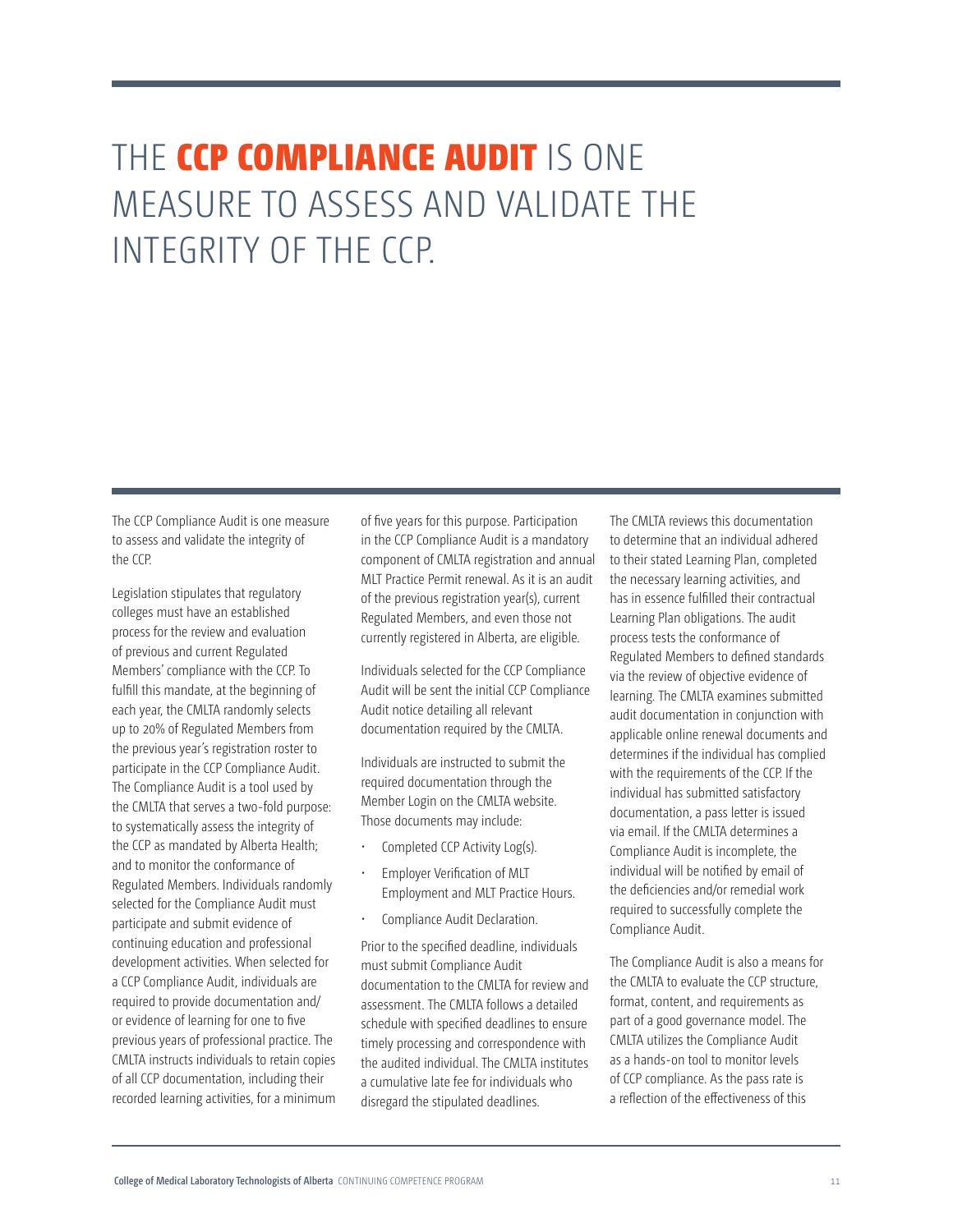element of the CCP, when pass rates fall below targeted levels, the CMLTA will examine the program with the intent to revise or provide the necessary clarification to Regulated Members.

## KEY CONSIDERATIONS

A CCP Compliance Audit will remain outstanding on an individual's file until the individual has successfully complied with the request. If there are extenuating circumstances preventing an individual from complying within the specified deadlines, the CMLTA must be notified immediately to avoid escalating fines and a potential complaint of professional misconduct against the individual.

Pursuant to the HPA, all outstanding late fees must be paid before a subsequent registration and MLT Practice Permit will be issued.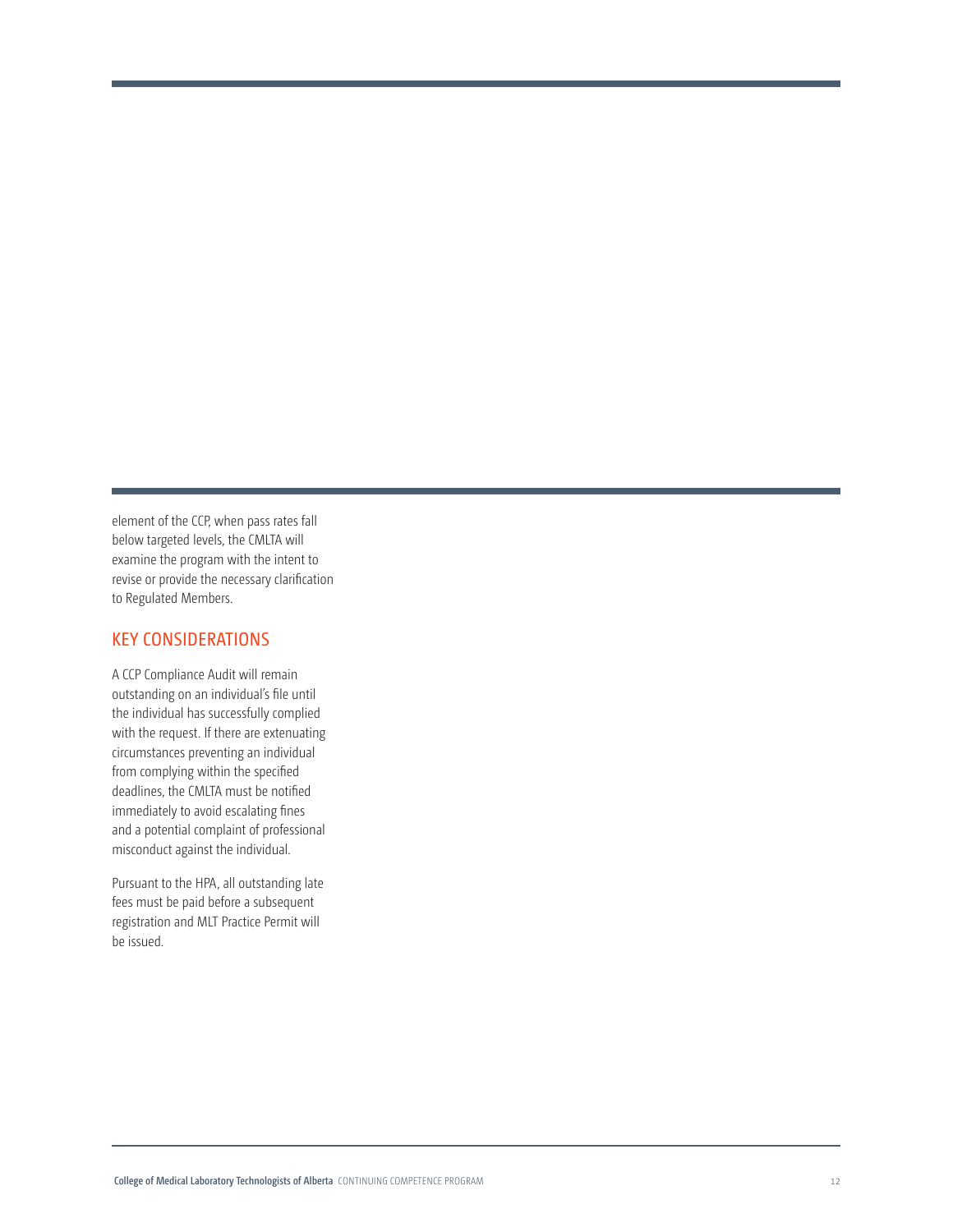# **SUMMARY**

All regulated health professionals are required to participate in a standardized Continuing Competence Program pursuant to the HPA. A mandatory structured professional development program is only one measure to ensure patient safety and public protection. All MLTs must assume personal accountability in professional practice to remain skilled, knowledgeable, and competent practitioners.

This document outlines the fundamental elements of the CMLTA CCP. The CMLTA reviews this document annually and communicates revisions and new requirements to Regulated Members via the website and in an annual registration/ MLT Practice Permit renewal memorandum emailed to all Regulated Members. The most current version of the CCP may be viewed or downloaded from the CMLTA website, or a copy may be requested from the CMLTA. Comments or questions are welcome and can be directed to *[info@cmlta.org](mailto:?subject=)*.

The data collected from the CCP is confidential and will not be shared with employers. This data may only be used in an aggregate format wherein the confidentiality of the individual is maintained, except where allowed or required pursuant to the HPA. Furthermore, it cannot be used for conduct or disciplinary purposes, except as provided for in Sections 51.1 and 52 of the HPA.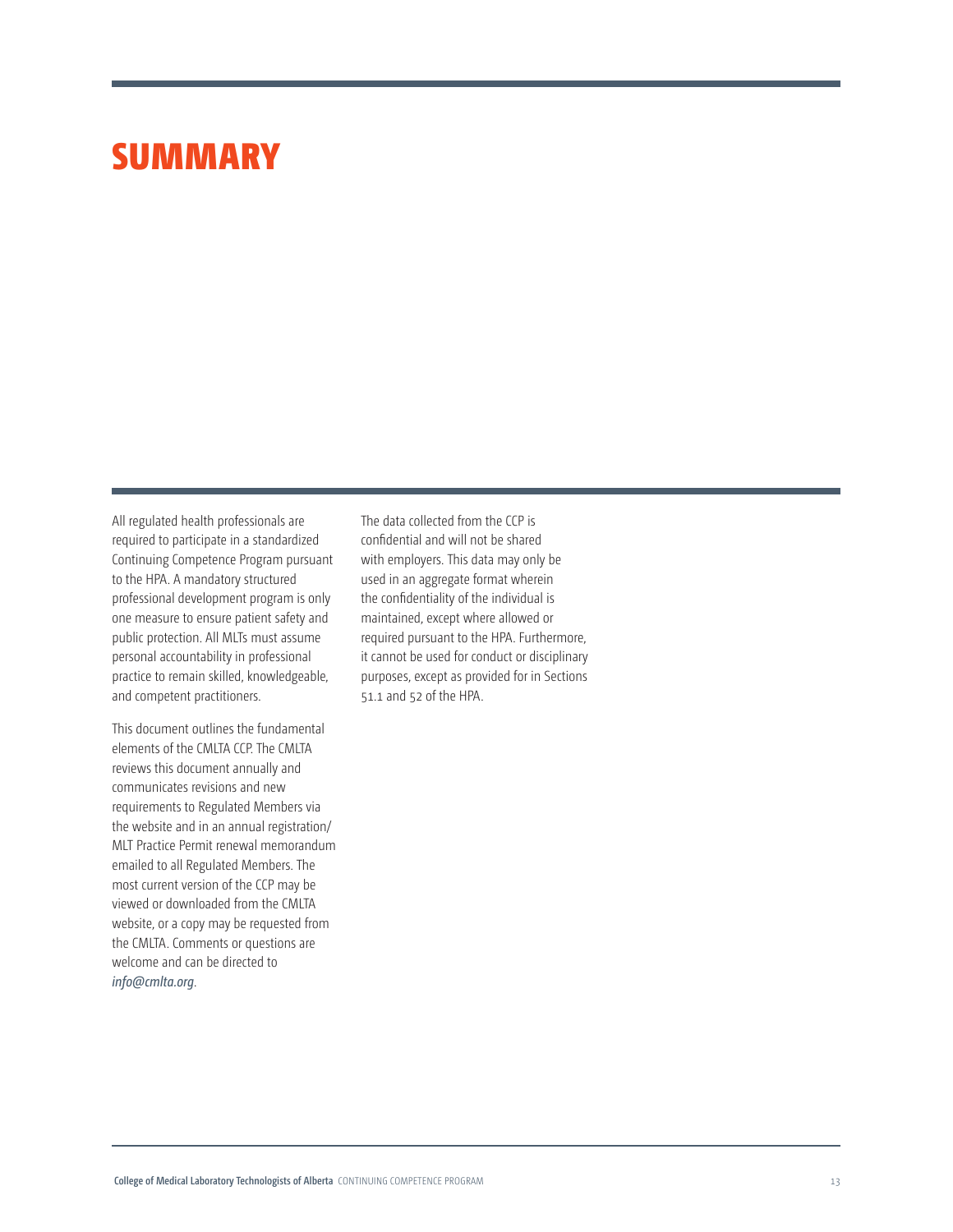# FREQUENTLY ASKED QUESTIONS

**The CCP is inflexible and does not allow Regulated Members to apply learning opportunities unknown at the time of renewal. Why is the program structured in this manner?**

In order to comply with legislation, Regulated Members must be proactive in their approach to learning and develop a Learning Plan prior to the upcoming registration year. The *Medical Laboratory Technologists Profession Regulation* stipulates:

#### *Continuing competence program 12.2*

*As part of the continuing competence program, a regulated member must complete the following, on an annual basis, in a form satisfactory to the Registrar:*

- *(a) a self-assessment based on the competency profile developed by the College indicating the areas where continuing competence activities are to be undertaken by a regulated member in the next registration year;*
- *(b) a written learning plan that sets out the continuing competence goals of the regulated member for the next registration year and the continuing competence activities to be undertaken*

*by the regulated member during that year to achieve the continuing competence goals;*

*(c) a completed learning plan from the previous registration year documenting the competence activities that were completed.*

There are many formats of CCPs among the regulated health professions. There is a movement towards the CMLTA's current format of Self-Assessment of Practice, whereby individuals identify competencies which may require growth or strengthening, and thereby apply a proactive approach to the development of Learning Plans.

### **I attend many continuing education activities which are not applicable to my Learning Plan. Does the CMLTA recognize these additional activities?**

The CMLTA encourages individuals to attend all learning events which enhance one's professional development and portfolio, even if an activity does not apply directly to a Learning Plan. The CMLTA appreciates that a Learning Plan is neither inclusive nor representative of all continuing education activities an MLT participates in throughout the year. The CMLTA emphasizes the CCP

captures only the minimum mandatory education required to ensure compliance with the HPA.

### **Why did it become mandatory to complete a CCP Activity Log online when selected for a CCP Compliance Audit?**

In 2014, audited individuals were provided the option to submit the required CCP Compliance Audit documentation by hard copy or by utilizing the new online Compliance Audit process. Approximately half of all audited individuals submitted their Compliance Audit documents, in part or whole, through the online process. Those individuals who utilized the online program were unanimously in favor of it, and commented on how simple it was to navigate once they sat down with an open mind to give it a try. In addition to the positive feedback, the online CCP Compliance Audit resulted in a streamlined process for the CMLTA and a decreased processing time. This was due to individuals being guided using a step-by-step process during the online CCP Compliance Audit as to which documentation the CMLTA actually needed – rather than submitting excess or unnecessary information. The decreased paper flow allowed staff more time to field